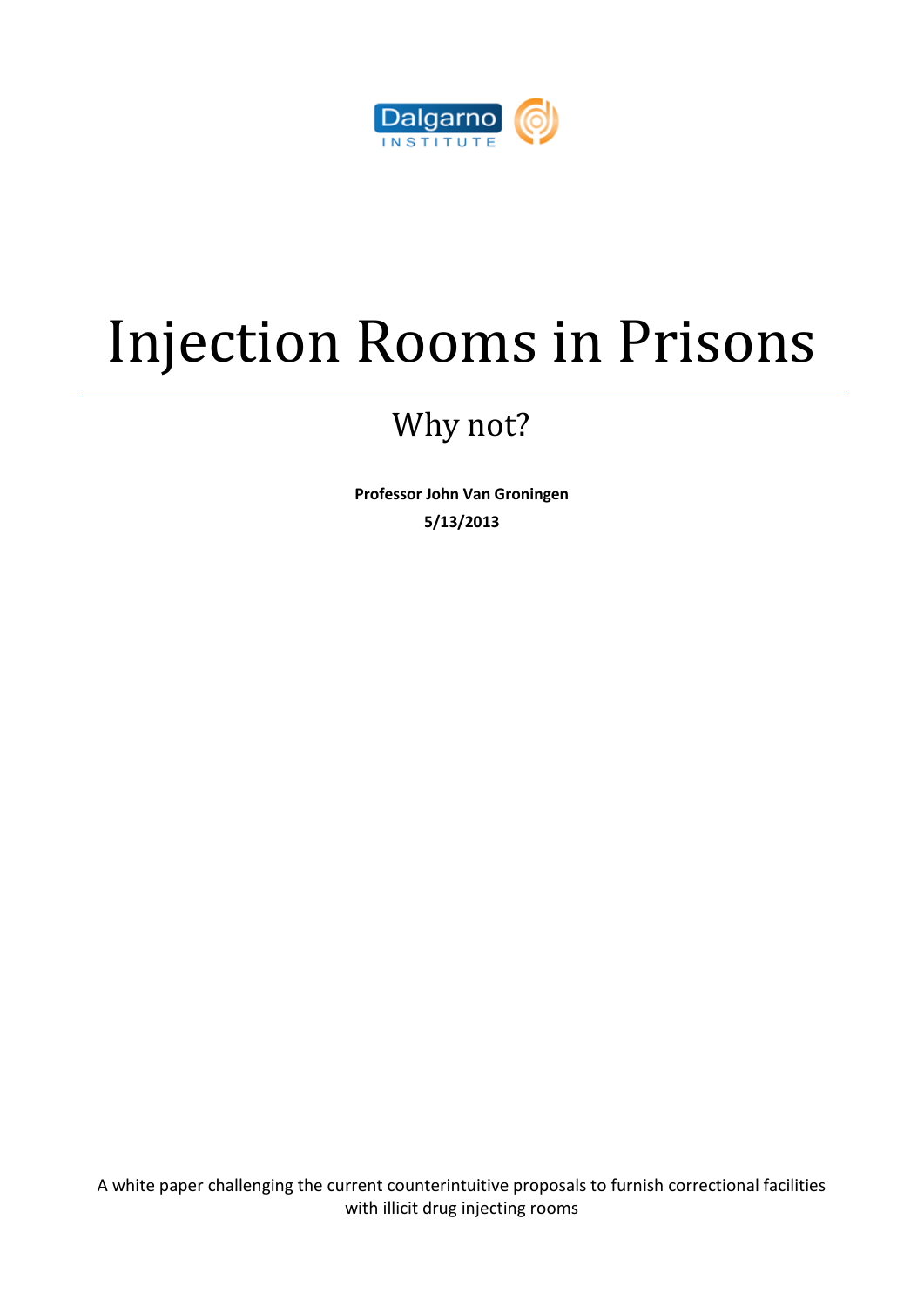## **INJECTION ROOMS IN PRISONS**

Several recent media releases $<sup>1</sup>$  indicate that serious consideration is being given to plans for</sup> including 'safe' injection rooms in Australian prisons. The word 'safe' is placed in quote marks as the concept of injection rooms in any location are not by any description 'safe'. (The Oxford Dictionary defines safe as: "Rescue or preserve from or *from* danger or harm or discredit")

At present injection rooms have been introduced in prisons in Switzerland, Germany, Portugal and Spain and are being considered for introduction in several other countries.

Imprisonment has traditionally been described (in most of not all western democracies) as a 'sanction of last resort'. The purpose/aims for placing offenders in prison include:

- punishment,
- deterrence (general and specific),
- incapacitation,
- retribution and,
- rehabilitation.

<u>.</u>

The issue of injection rooms in prisons needs to be considered in the context of why offenders are incarcerated and what the criminal justice system in particular and the community in general expects from the incarceration experience imposed on offenders.

Numerous surveys, over many years, have been undertaken to ascertain what the community expects from the criminal justice system in respect of those who have been found guilty of committing offences and incarcerated.

These surveys have included responses covering the full scope of the purposes of imprisonment as mentioned above, as well as concepts such as vengeance and torture,(which are not included by western countries as a purpose/aim of imprisonment) and at times include the opinion that those incarcerated for certain crimes should never be released,

The underlying question that needs to be raised is how it is expected that injection rooms will satisfy and fulfil any of the traditional purposes/aims of imprisonment.

Examining the recent media releases of the proponents that advocate the establishment of injection rooms in prisons, appear to support their position that these will assist in the rehabilitation of offenders, without actually using this terminology. While we do not understand the full impact of drugs on the psychological and physiological systems we do have an abundance of data indicating that among all of the other effects of drugs, the issue that they are addictive in not disputed. For years it has been contended that those who are addicted should be assisted to address their addictive behaviour and to that effect there have been many initiatives and programs focussed on that purpose. It is therefore difficult to understand and rationalise the introduction of so called safe injection rooms in prisons which in fact appear to have the opposite purpose, that is to support the addiction and associated behaviour that accompanies addiction.

The Oxford Dictionary defines the term 'rehabilitate' as, "restore to rights, privileges, reputation, or proper condition". In the context of imprisonment rehabilitation has included programs, activities, experiences and opportunities to assist prisoners upon release to return to society with the capacity

<sup>&</sup>lt;sup>1</sup> O'Farrell faces prison revolt on needles: Crikey.com.au; Heroin injecting rooms at prisons: Levi Fernades; Support for prison NSP trial—but where? Sean Costello; Prisons will get drug-taking kits. Times on Line. 21 Sep. 2006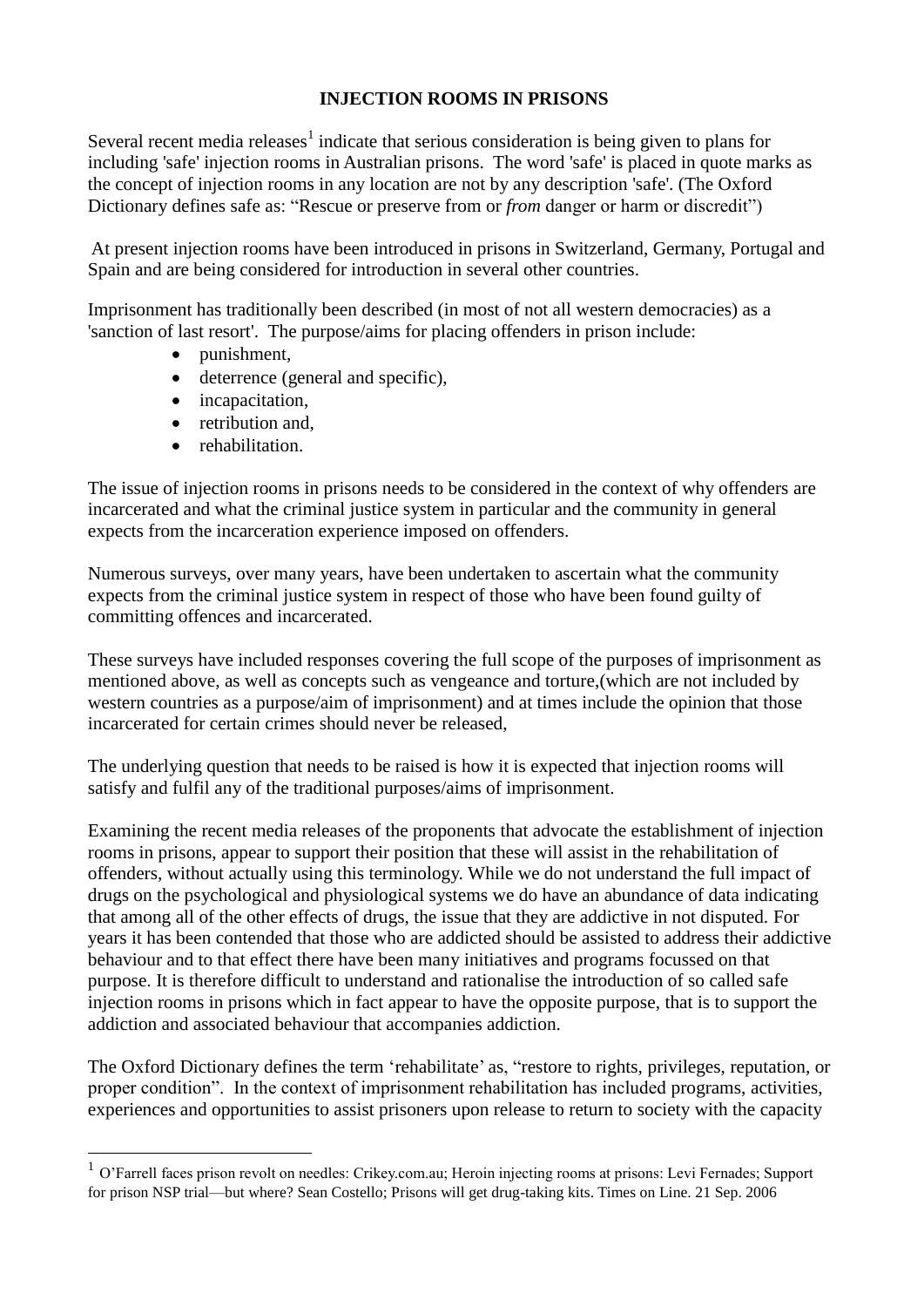to live as law abiding productive citizens. Included are programs focussed on improving both the physical and mental health of prisoners. It is difficult, if not impossible to ascertain how injection rooms in prisons would assist in this quest.

It might be contended that prisons that have introduced 'safe injection rooms' have in effect, not only condoned and accepted addiction as a normal aspect of human behaviour, and have as a consequence introduced the means for such behaviour to be maintained, not unlike programs aimed at improving the educational, vocational, and physical/mental health of those who are incarcerated.

What needs to be included here is an examination of the underlying philosophical and ideological underpinnings of those who advocate this course of action.

Put in simple terms, it is the acceptance of, and support for, the policy of harm minimisation. This policy advocates and supports the notion that drug taking, not unlike a number of other behaviours that have been proven to be dangerous to both the individual in particular and society in general, needs to be understood and accepted. It is premised on the acceptance of the individual's right to this behaviour while taking the necessary steps to ensure that it does not exceed artificial and arbitrary guidelines. What is not mentioned or discussed is that the proposed substances to be injected (drugs) are illegal and that a considerable quantum of research exists indicating that these substances are dangerous to both the physical and mental health of those using them.

The Journal of Drug Policy and Practice in its critique of Canada's INSITE injection site states that harm minimisation (or harm reduction as it is often referred to) is based on;

"---an ideology viewing drug use as not only, as inevitable, but simply a lifestyle option, a pleasure to be pursued, even a human right."

In effect, this view, as expressed by the above quote would indicate that the policy is 'valuesneutral' which term is in fact and 'oxymoron'. The article goes on to state;

"The drug issue is replete with values and the need to find and express values. Harm reduction simply represents a set of values summed up as, 'There is no right or wrong choice, and your choice is your business. No one should tell you how to choose, and once you have chosen others should only be there to help reduce the consequences of your choice until, if or when, you choose to choose differently".

## And further;

<u>.</u>

"This set of values is interwoven with libertarian ideology. It contrasts significantly with the values implicit in demand and supply reduction, which might be stated as, 'Certain choices are better than others'. To choose to get involved with drugs too often leads to trouble. Such choices affect not only the person but also his or her family, community and all of society."<sup>2</sup>

When we consider the proposal by those who advocate the establishment of injection rooms in prisons we need to be aware that the underlying issues, are not restricted to the often stated reason(s) that as it is difficult (some indicate impossible) to create a drug free environment for prisoners then we should at least attempt to minimise the harm by providing so called 'safe' alternatives in the form of injection rooms, and that prisons need to take whatever decisions are necessary in order to protect the health of those incarcerated.

<sup>&</sup>lt;sup>2</sup> A Critique of Canada's INSITE injection Site and its Parent Philosophy: Implications and Recommendations for Policy Planning: The Journal of Global Drug Policy and Practice. 17 Jan 2007